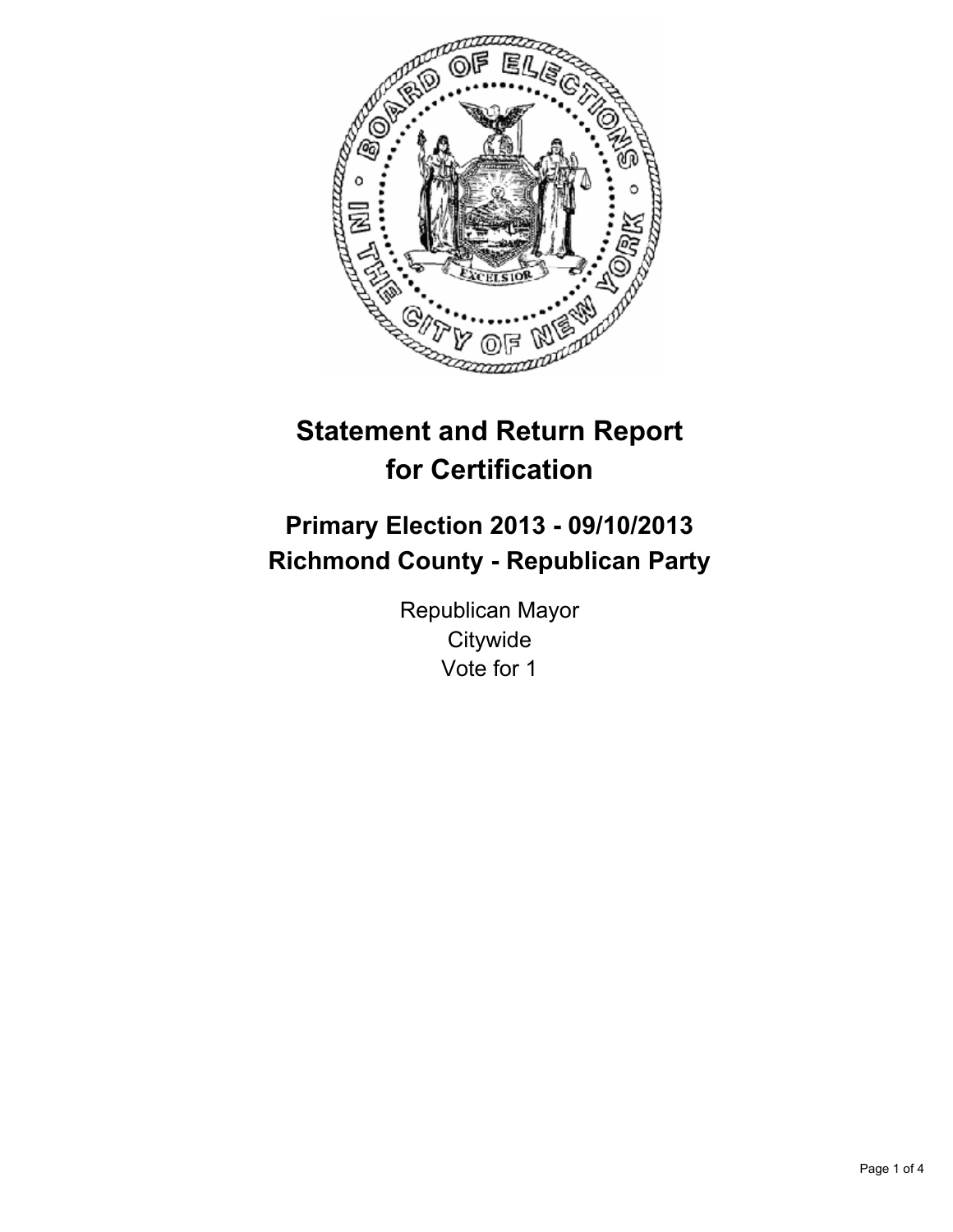

## **Assembly District 61**

| <b>EMERGENCY</b>                | 8     |
|---------------------------------|-------|
| ABSENTEE/MILITARY               | 172   |
| <b>FEDERAL</b>                  | 0     |
| <b>SPECIAL PRESIDENTIAL</b>     | 0     |
| <b>AFFIDAVIT</b>                | 13    |
| JOHN A. CATSIMATIDIS            | 929   |
| <b>JOE LHOTA</b>                | 775   |
| <b>GEORGE MCDONALD</b>          | 94    |
| CHRISTINE C. QUINN (WRITE-IN)   |       |
| DONALD DUCK (WRITE-IN)          |       |
| DONALD MULLIGAN (WRITE-IN)      |       |
| DWIGHT D. EISENHOWER (WRITE-IN) |       |
| ERICK J. SALGADO (WRITE-IN)     | 1     |
| JOHN TESH (WRITE-IN)            |       |
| <b>Total Votes</b>              | 1,804 |

### **Assembly District 62**

| <b>EMERGENCY</b>              | 1     |
|-------------------------------|-------|
| ABSENTEE/MILITARY             | 250   |
| <b>FEDERAL</b>                | 0     |
| <b>SPECIAL PRESIDENTIAL</b>   | 0     |
| <b>AFFIDAVIT</b>              | 15    |
| JOHN A. CATSIMATIDIS          | 2,445 |
| <b>JOE LHOTA</b>              | 1,922 |
| <b>GEORGE MCDONALD</b>        | 126   |
| ARNE MATTISON (WRITE-IN)      |       |
| CHRISTINE C. QUINN (WRITE-IN) |       |
| ED HARRIS (WRITE-IN)          | 1     |
| <b>GARY BUSEY (WRITE-IN)</b>  | 1     |
| MITCHELL ZINK (WRITE-IN)      | 1     |
| <b>Total Votes</b>            | 4,498 |

### **Assembly District 63**

| <b>EMERGENCY</b>                     | 11    |
|--------------------------------------|-------|
| ABSENTEE/MILITARY                    | 249   |
| <b>FEDERAL</b>                       | 0     |
| SPECIAL PRESIDENTIAL                 | 0     |
| <b>AFFIDAVIT</b>                     | 12    |
| JOHN A. CATSIMATIDIS                 | 1,611 |
| <b>JOE LHOTA</b>                     | 1,416 |
| <b>GEORGE MCDONALD</b>               | 129   |
| ANTHONY WEINER (WRITE-IN)            |       |
| CHRISTINE C. QUINN (WRITE-IN)        | 1     |
| HESHAM EL-MELIGY (WRITE-IN)          | 1     |
| SEAN HANNITY (WRITE-IN)              |       |
| TERRACE CARDINAL O'CONNES (WRITE-IN) |       |
| <b>Total Votes</b>                   | 3,161 |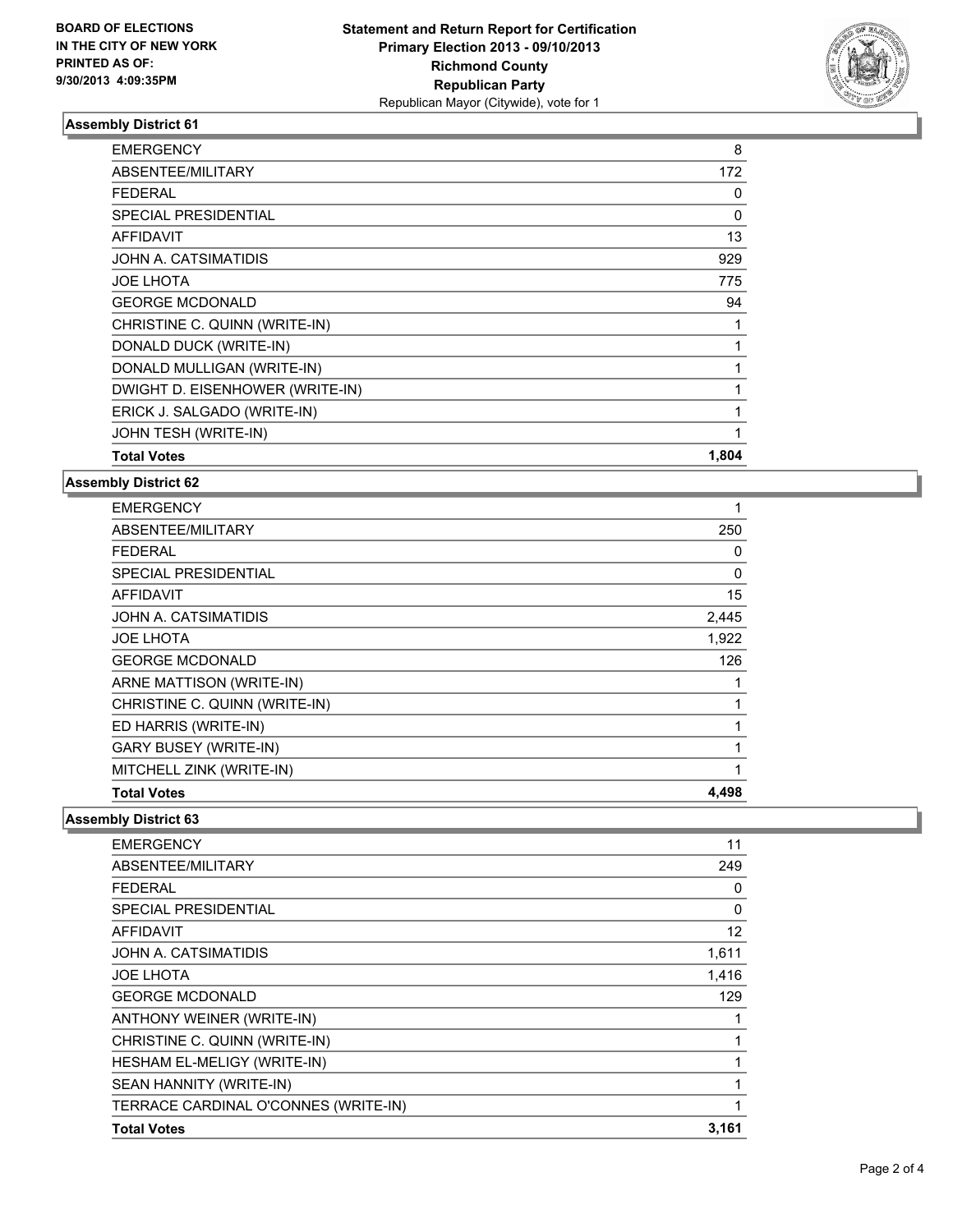

## **Assembly District 64**

| <b>EMERGENCY</b>                   | 22    |
|------------------------------------|-------|
| ABSENTEE/MILITARY                  | 239   |
| <b>FEDERAL</b>                     | 0     |
| SPECIAL PRESIDENTIAL               | 0     |
| <b>AFFIDAVIT</b>                   | 18    |
| JOHN A. CATSIMATIDIS               | 1,791 |
| <b>JOE LHOTA</b>                   | 1,299 |
| <b>GEORGE MCDONALD</b>             | 102   |
| BILL DEBLASIO (WRITE-IN)           |       |
| CHRISTINE C. QUINN (WRITE-IN)      |       |
| UNATTRIBUTABLE WRITE-IN (WRITE-IN) |       |
| <b>Total Votes</b>                 | 3,195 |